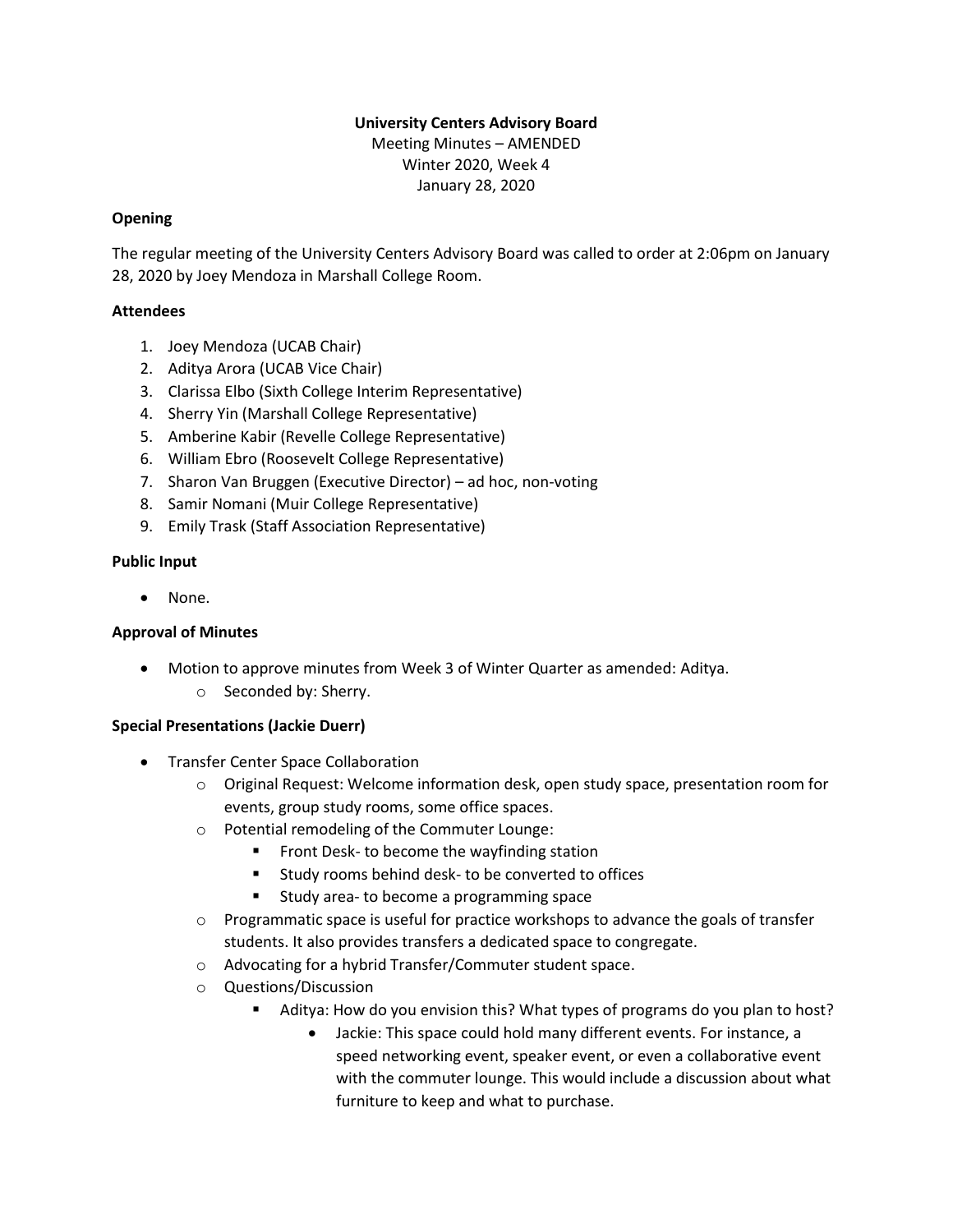- Sherry: What kind of services would the wayfinding front desk provide?
	- Jackie: Students need this resource to find their way around. One service would be telling students where to find everything. This is a resource center, and quite necessary to have.
- Emily: By converting the lounge, are you thinking about a wall?
	- Jackie: It is something to be explored.
	- Emily: It is a popular lounge space for students right now. If you have an event, the part of the space open for studying might disrupt or be disrupted by your event.
	- Jackie: How we create this space is open to discussion.
	- Emily: If it is not possible, would you be open to reserving the rooms when you need that space?
	- Jackie: Yes, however, we do not have priority to reserve these rooms. If not a programmable space, we need to get priority to reserve these rooms.

## **Chair Report (Joey)**

- Positions are still open.
- Please answer the Doodle for the UCAB Retreat.

### **Vice Chair Report (Aditya)**

• None.

#### **Director Report (Sharon)**

- UCSD hosted a systemwide meeting about issues and challenges we are facing on each campus. More feedback and information will be brought back in the future.
	- o The Student Union has done a lot to be proud of.
	- o Planning visits to other student campuses is a valuable experience. Highly recommend thinking about other campuses you want to visit.

Motion to Reorder to Old Business: *Approved.*

#### **New Business**

Tech Fee Subsidy

- Mock Trial @UCSD
	- o Official Criteria Count:
		- 1. Educational? Yes.
		- 2. Gathering for more than 3 hours? –No.
		- 3. During off hours Yes.
		- 4. At original student center? No.
		- 5. Alumni involved? Yes.
		- 6. Open to the public? Yes.
		- 7. Open to all UCSD students? No.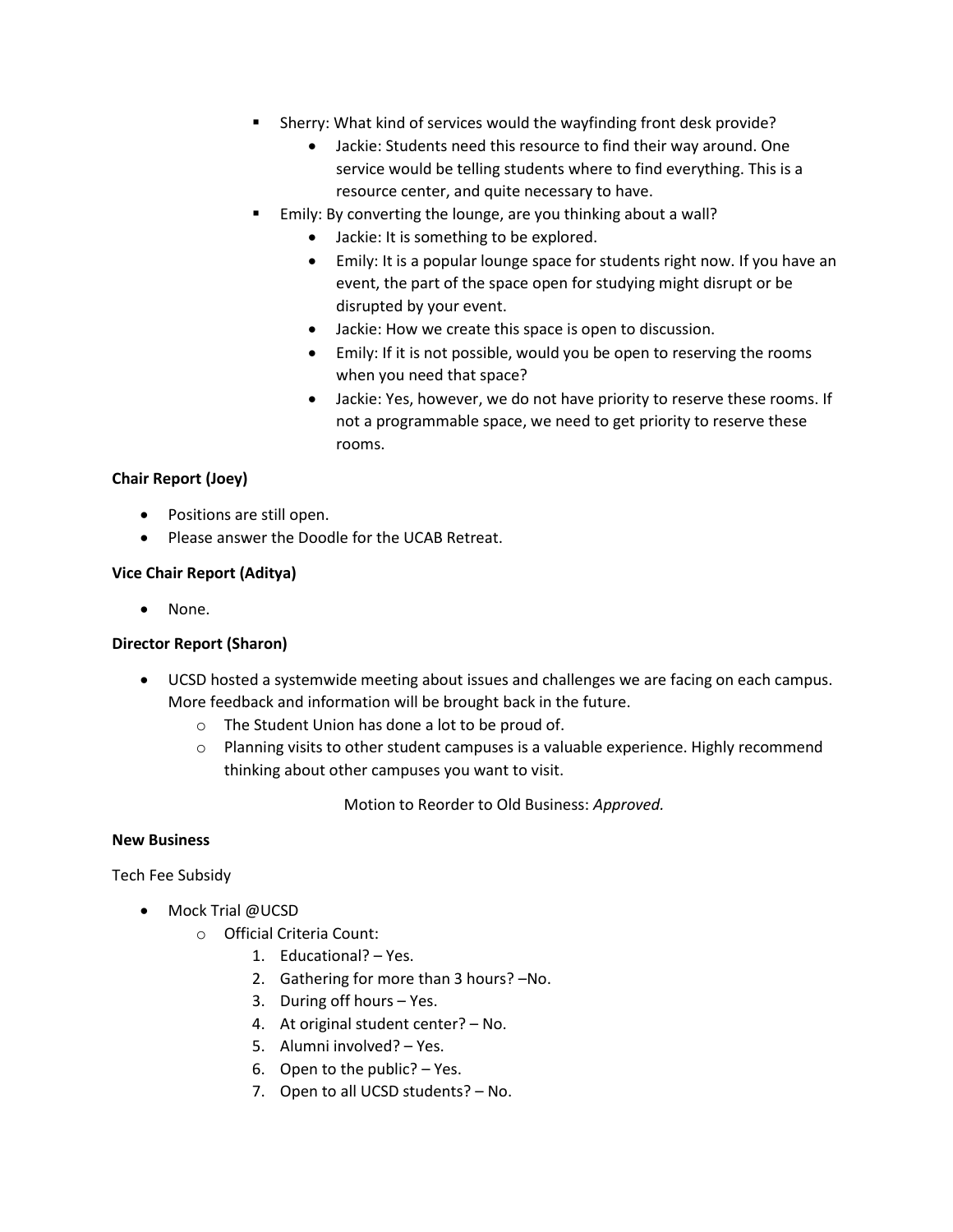- 8. Sought funding from other sources- Yes.
- 9. Is it a fundraiser? No.
- 10. Is it free? Yes.
- o Motion to approve: *Approved.*
- o Amount Approved: \$150.
- Data Science Student Society
	- o Official Criteria Count:
		- 1. Educational? Yes.
		- 2. Gathering for more than 3 hours? Yes.
		- 3. During off hours Yes.
		- 4. At original student center? No.
		- 5. Alumni involved? Yes.
		- 6. Open to the public? No.
		- 7. Open to all UCSD students? Yes.
		- 8. Sought funding from other sources- Yes.
		- 9. Is it a fundraiser? No.
		- 10. Is it free? Yes.
	- o Motion to approve: *Approved.*
	- o Amount Approved: \$350.

Shogun Timeline Discussion

Motion to go to Closed Session: *Approved.*

*Closed Session.*

#### **Member Reports**

- Positive overall feedback about Zanzibar Café.
- Clarissa: Constituents are open to having partnerships advertising on the marquee. Have these companies focus on areas where the school is lacking.

#### **Old Business**

• Zanzibar Timeline Discussion

Motion to go to Closed Session: *Approved.*

*Closed Session.* 

• Rules Committee Amendment

Motion to Approve Amended Language: *Approved*

Vote: *Passes.*

Motion to Reorder to New Business: *Approved.*

#### **Open Forum**